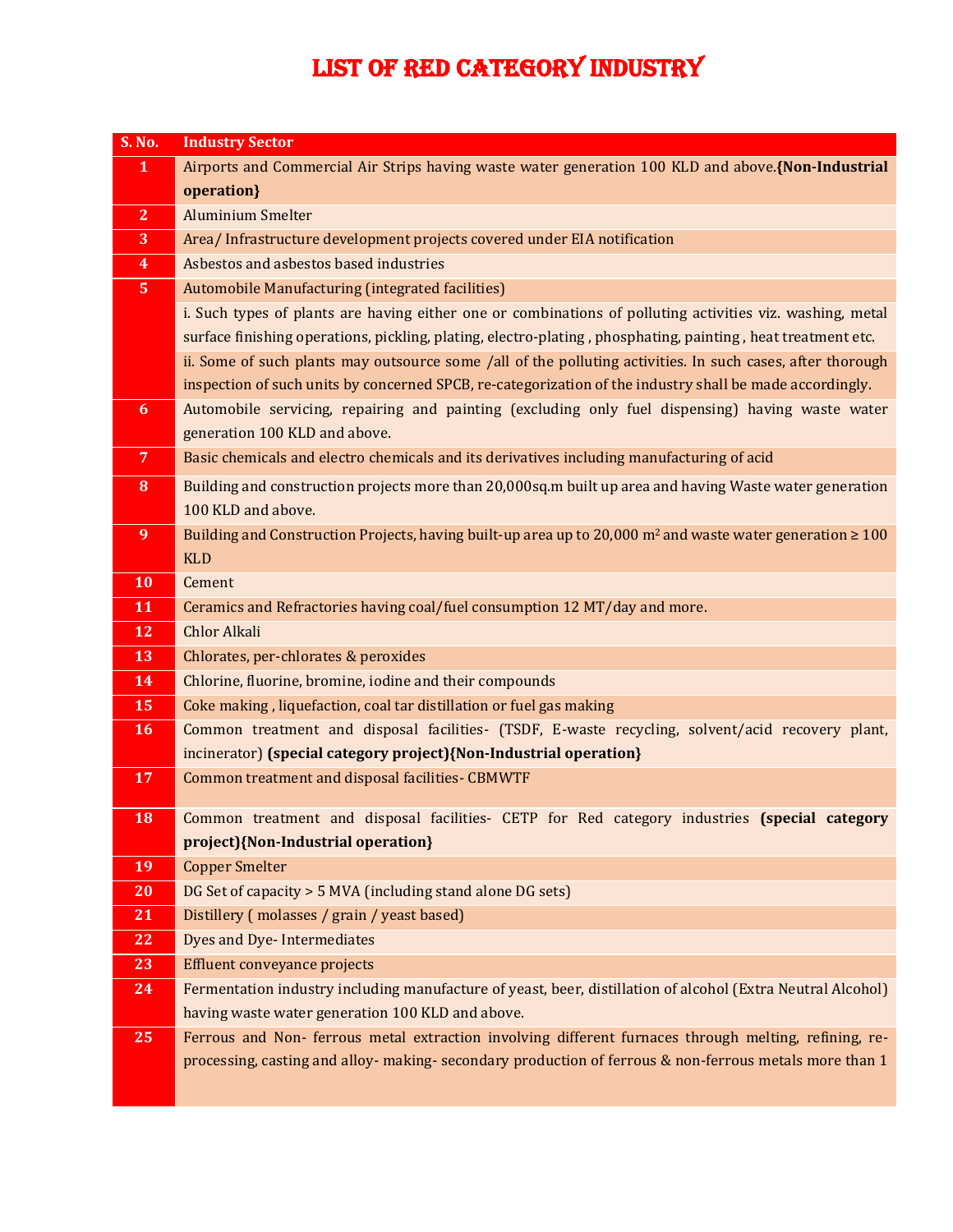|    | $MT/h$ our production(or) Lead extraction irrespective of the capacity(or) metal extraction having induction                                                                                                |
|----|-------------------------------------------------------------------------------------------------------------------------------------------------------------------------------------------------------------|
|    | furnace clubbed with AOD furnace.                                                                                                                                                                           |
|    |                                                                                                                                                                                                             |
| 26 | Fertilizer (basic) (excluding formulation)                                                                                                                                                                  |
| 27 | Fibre glass production and processing (excluding moulding)                                                                                                                                                  |
| 28 | Fire crackers manufacturing and bulk storage facilities                                                                                                                                                     |
|    | Health-care Establishment (as defined in BMW Rules){Non-Industrial operation}                                                                                                                               |
| 29 | i. Mainly water polluting.                                                                                                                                                                                  |
|    | ii. for Hospitals having total waste-water generation > 100 KLD *having their own ETP/STP                                                                                                                   |
|    | iii. The hospitals with incinerator will be categorized as Red irrespective of the quantity of the waste-water                                                                                              |
|    | generation.                                                                                                                                                                                                 |
|    | iv. For Hospitals having > 200 Bed Capacity                                                                                                                                                                 |
|    | Hotels having overall waste-water generation @ 100 KLD and more {Non-Industrial operation}                                                                                                                  |
| 30 | i. Mainly water polluting. Small boiler may be installed.                                                                                                                                                   |
|    | ii. The water pollution score is normalized to 100 & valid for Hotels having waste-water generation > 100                                                                                                   |
|    | KLD.                                                                                                                                                                                                        |
|    | iii. The hotels having more than 20 rooms and waste-water generation less than 100 KLD and having a coal                                                                                                    |
|    | / oil fired boiler, the pollution score will be 35/40 & are categorized as Orange.                                                                                                                          |
|    | iv. The hotels having more than 20 rooms and waste-water generation less than 10 KLD and having no-                                                                                                         |
|    | boiler & no hazardous waste generation, the pollution score will be 20 & are categorized as Green.                                                                                                          |
| 31 | Industrial carbon including electrodes and graphite blocks, activated carbon, carbon black                                                                                                                  |
| 32 | Industrial estates/ parks/ complexes/ areas/ export processing zones/ SEZs/ biotech parks/ leather                                                                                                          |
|    | complex having DG set of capacity 5 MVA and above.                                                                                                                                                          |
| 33 | Industries engaged in recycling / reprocessing/ recovery/reuse of Hazardous Waste under schedule iv of                                                                                                      |
|    | HW( M, H& TBM) rules, 2008 - Items namely - Dismantlers Recycling Plants - Components of waste                                                                                                              |
|    | electrical and electronic assembles comprising accumulators and other batteries included on list A,                                                                                                         |
|    | mercury-switches, activated glass cullets from cathode-ray tubes and other activated glass and PCB-                                                                                                         |
|    | capacitors, or any other component contaminated with Schedule 2 constituents (e.g. cadmium, mercury,                                                                                                        |
|    | lead, polychlorinated biphenyl) to an extent that they exhibit hazard characteristics indicated in part C of                                                                                                |
|    | this Schedule.                                                                                                                                                                                              |
| 34 | Industries engaged in recycling / reprocessing/ recovery/reuse of Hazardous Waste under schedule iv of                                                                                                      |
|    | HW( M, H& TBM) rules, 2008 - Items namely - Integrated Recycling Plants - Components of waste                                                                                                               |
|    | electrical and electronic assembles comprising accumulators and other batteries included on list A,<br>mercury- switches, activated glass cullets from cathode-ray tubes and other activated glass and PCB- |
|    | capacitors, or any other component contaminated with Schedule 2 constituents (e.g. cadmium, mercury,                                                                                                        |
|    | lead, polychlorinated biphenyl) to an extent that they exhibit hazard characteristics indicated in part C of                                                                                                |
|    | this Schedule.                                                                                                                                                                                              |
| 35 | Industries engaged in recycling / reprocessing/ recovery/reuse of Hazardous Waste under schedule iv of                                                                                                      |
|    | HW(M, H&TBM) rules, 2008 - Items namely - Lead acid battery plates and other lead scrap/ashes/residues                                                                                                      |
|    | not covered under Batteries (Management and Handling) Rules, 2001. [ * Battery scrap, namely: Lead                                                                                                          |
|    | battery plates covered by ISRI, Code word "Rails" Battery lugs covered by ISRI, Code word "Rakes". Scrap                                                                                                    |
|    | drained/dry while intact, lead batteries covered by ISRI, Code word "rains".                                                                                                                                |
|    |                                                                                                                                                                                                             |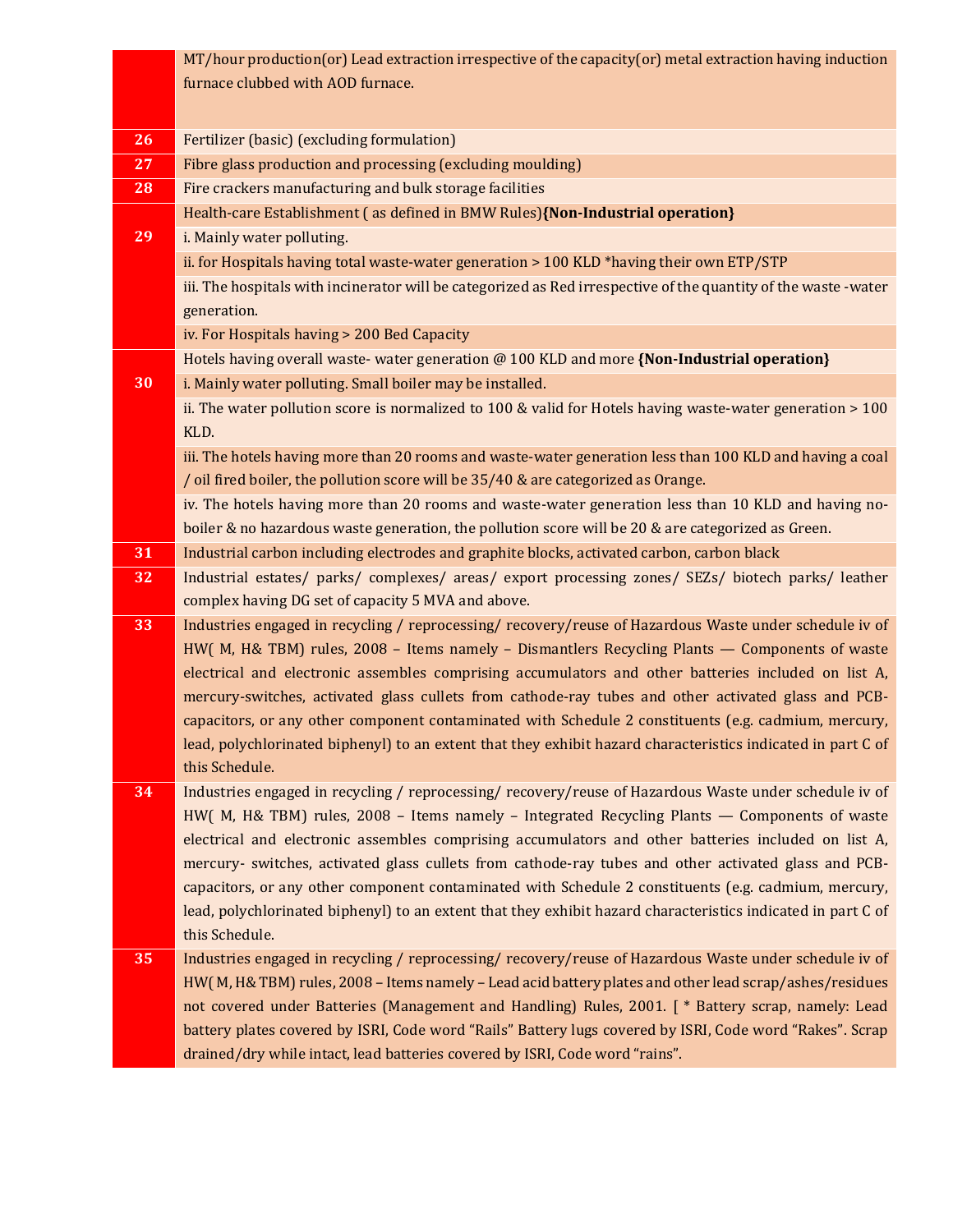| 36 | Industries engaged in recycling / reprocessing/ recovery/reuse of Hazardous Waste under schedule iv of     |
|----|------------------------------------------------------------------------------------------------------------|
|    | HW(M, H& TBM) rules, 2008 - Items namely - Spent catalyst containing nickel, cadmium, Zinc, copper,        |
|    | arsenic, vanadium and cobalt,                                                                              |
| 37 | Industries engaged in recycling / reprocessing/ recovery/reuse of Hazardous Waste under schedule iv of     |
|    | HW(M, H& TBM) rules, 2008 - Items namely - Spent cleared metal catalyst containing copper,, Spent          |
|    | cleared metal catalyst containing zinc                                                                     |
| 38 | Industry or process involving metal surface treatment or process such as pickling/electroplating/paint     |
|    | stripping/ heat treatment using cyanide bath/ phosphating or finishing and anodizing / enamellings/        |
|    | galvanizing                                                                                                |
| 39 | Industry or processes involving foundry operations having capacity of 5 MT/hr and more, the coal/coke      |
|    | consumption will be more than 500 kg/hr                                                                    |
| 40 | Iron & Steel (involving processing from ore/integrated steel plants) and or Sponge Iron units              |
| 41 | Isolated storage of hazardous chemicals (as per schedule of manufacturing, storage of hazardous chemicals  |
|    | rules, 1989 as amended)                                                                                    |
| 42 | Lead acid battery manufacturing (excluding assembling and charging of lead-acid battery in micro scale)    |
| 43 | Manufacturing of explosives, detonators, fuses including management and handling activities                |
| 44 | Manufacturing of glass (lead glass only)                                                                   |
| 45 | Manufacturing of glue and gelatin                                                                          |
| 46 | Manufacturing of lubricating oils, grease petroleum based products                                         |
| 47 | Manufacturing of paints varnishes, pigments and intermediate (excluding blending/mixing)                   |
| 48 | Milk processes and dairy products (integrated project)                                                     |
| 49 | Mining and ore beneficiation                                                                               |
| 50 | MSW sanitary land fill site                                                                                |
| 51 | Non-alcoholic beverages (soft drink) & bottling of alcohol/non-alcoholic products units having waste-water |
|    | generation 100 KLD and above.                                                                              |
| 52 | Nuclear power plant                                                                                        |
| 53 | Oil and gas extraction including CBM (offshore & on-shore extraction through drilling wells)               |
| 54 | Oil Refinery (mineral Oil or Petro Refineries)                                                             |
| 55 | Organic Chemicals manufacturing                                                                            |
| 56 | Parboiled Rice Mills having waste-water generation 100 KLD and above or fuel consumption 12 MTD and        |
|    | above or both                                                                                              |
| 57 | Pesticides (technical) (excluding formulation)                                                             |
| 58 | Petrochemicals Manufacturing (including processing of Emulsions of oil and water)                          |
| 59 | Pharmaceutical R & D activities (for sustained release/extended release of drugs only and not for          |
|    | commercial purpose)                                                                                        |
| 60 | Pharmaceuticals                                                                                            |
| 61 | Phosphate rock processing plant                                                                            |
| 62 | Phosphorous and its compounds                                                                              |
| 63 | Photographic film and its chemicals                                                                        |
| 64 | Ports and harbour, jetties and dredging operations {Non-Industrial operation}                              |
| 65 | plant [except Wind and Solar renewable power plants of all capacities and<br>Power generation              |
|    | Mini Hydel power plant of capacity <25MW]                                                                  |
| 66 | Processes involving chlorinated hydrocarbons                                                               |
| 67 | Pulp & Paper (Large-Agro + wood), Small Pulp & Paper (agro based- heat straw/rice husk)                    |